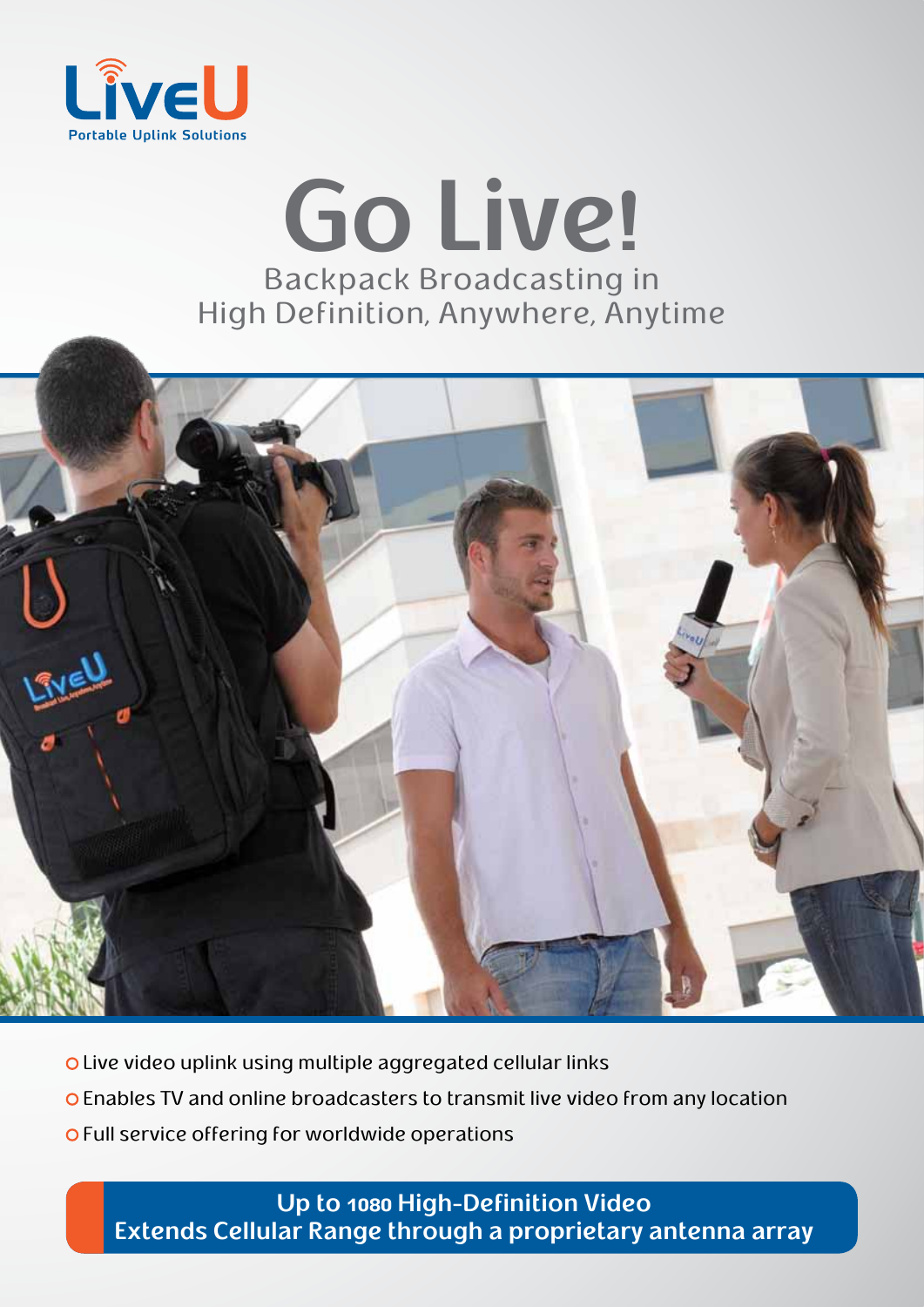

LiveU provides a reliable, field-proven, cost-effective alternative to traditional satellite transmission and enables new content generation for broadcasters and online media. We are the trailblazer in portable video transmission backpacks. With tier-I customers spanning five continents, LiveU's systems have logged millions of minutes of live transmission in a wide spectrum of events around the world.

**• Multi-Channel Aggregation:** Simultaneously bonds up to  $14$  links, over any and all  $3G/4G$ cellular, WiMAX networks, Wi-Fi, Ethernet and BGAN satellite

**• Fully Integrated Unit: Everything is included** in one compact and easy-to-use device

 $\bullet$  Full HD Video: From CIF up to 1080 High-<br>Definition

**• Any Video Camera: Interfaces to SDI, HDMI,** DV or analog  $A/V$  input; fully automatic  $A/V$ feed detection

**• Automatic Operation:** Automatic adaptive going load balancing, smart forward error bit rate (ABR), continuous link monitoring, oncorrection (FEC)

**• Operational Modes: Optimized for specific** scenarios such as interview (low latency), file  $22222$ transfer and more

at&t $\epsilon$ 

verizon

Sprint y

 $\hat{\mathbf{w}}$ max

**Wi**Fi

shelf hardware, the server software supports **• Multi-Client Video Receiver: Using off-the-**

LU60

multiple field units simultaneously with SDI outputs, FME, WME, and H.264 streaming

**• Diverse Power-Supply: Internal battery,** Anton-Bauer, IDX, Sony V-Mount, 100/240 AC, vehicle lighter

**• Additional Features: Full remote monitoring** and control, both local and remote media recording, store-and-forward mode, IFB return audio and more

**.** Integrated Antenna Array: Allowing transmission in areas of very poor cellular coverage

## **Turnkey Service Package**

LiveU takes care of everything, including testing modems, selecting SIM packages. handling cellular operators' billing issues and worldwide roaming support.

LU1000 Software

Internet

How It Works How It Works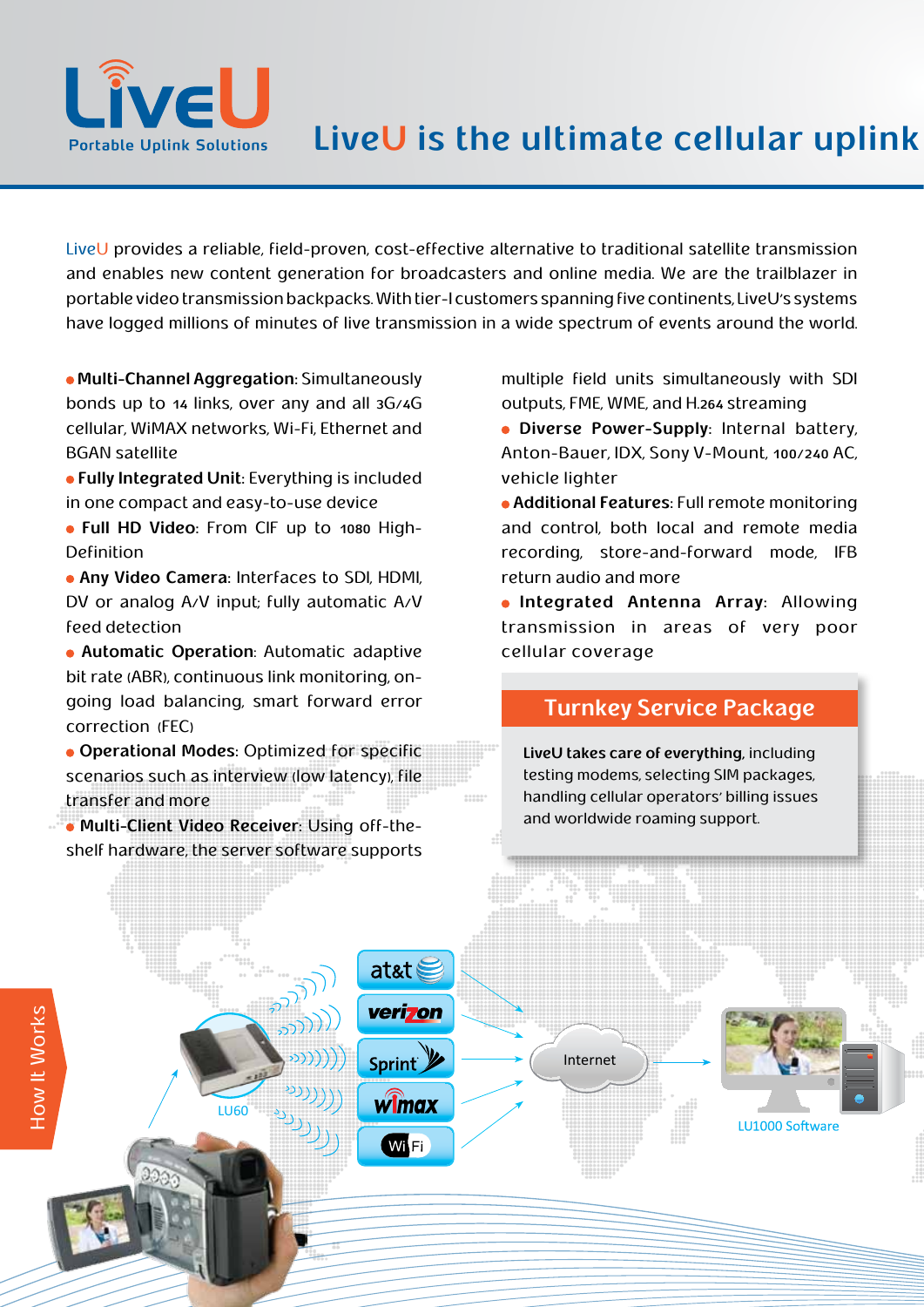## **Convert Dead Cellular Zones to Live Zones**

The LU60's built-in proprietary antenna array uses highly advanced RF technology for exceptionally resilient transmission. From bustling urban environments to underground tunnels, high-rise office buildings and crowded public events, the LU60 overcomes cellular multipath fading and poor cellular coverage, taking "anywhere" to a whole new level. Simply put, the LU60 extends cellular range and converts Dead Cellular Zones to Live Zones.

### **Hi-Definition Video**

Video resolutions of up to 1080 using SDI, HDMI or Analog video inputs

## **LiveU** for Broadcast Media

For traditional broadcast media, the LiveU backpack transforms the digital video acquisition chain into an agile workflow of news gathering from the field. It is a new and cost-effective solution for HD-quality coverage of breaking and local news, and opens multiple opportunities for new types of on-the-move reporting.

ENG

 $\frac{0.0.0}{0.0.0}$ 

- **•** Breaking news
- Sports coverage
- $\bullet$  Weather and traffic reports

- On-the-go from motorbikes, subways,
- cars, trains, helicopters
- **•** High-speed upload of recorded material
- **New live formats**

## **LiveU** for Online Media

LiveU is a true game changer for web-based content providers, opening competitive avenues for a variety of new content players and formats. Starting with the LU<sub>30</sub>, virtually anyone with a handheld video camera can feed high quality streams to a world eager for multiple information sources and increased content .diversity

- **Online video publishing**
- News reports
- Conference coverage
- **•** Performing arts
- **•** Sports
- **•** Brand marketing
- $\bullet$  Social media